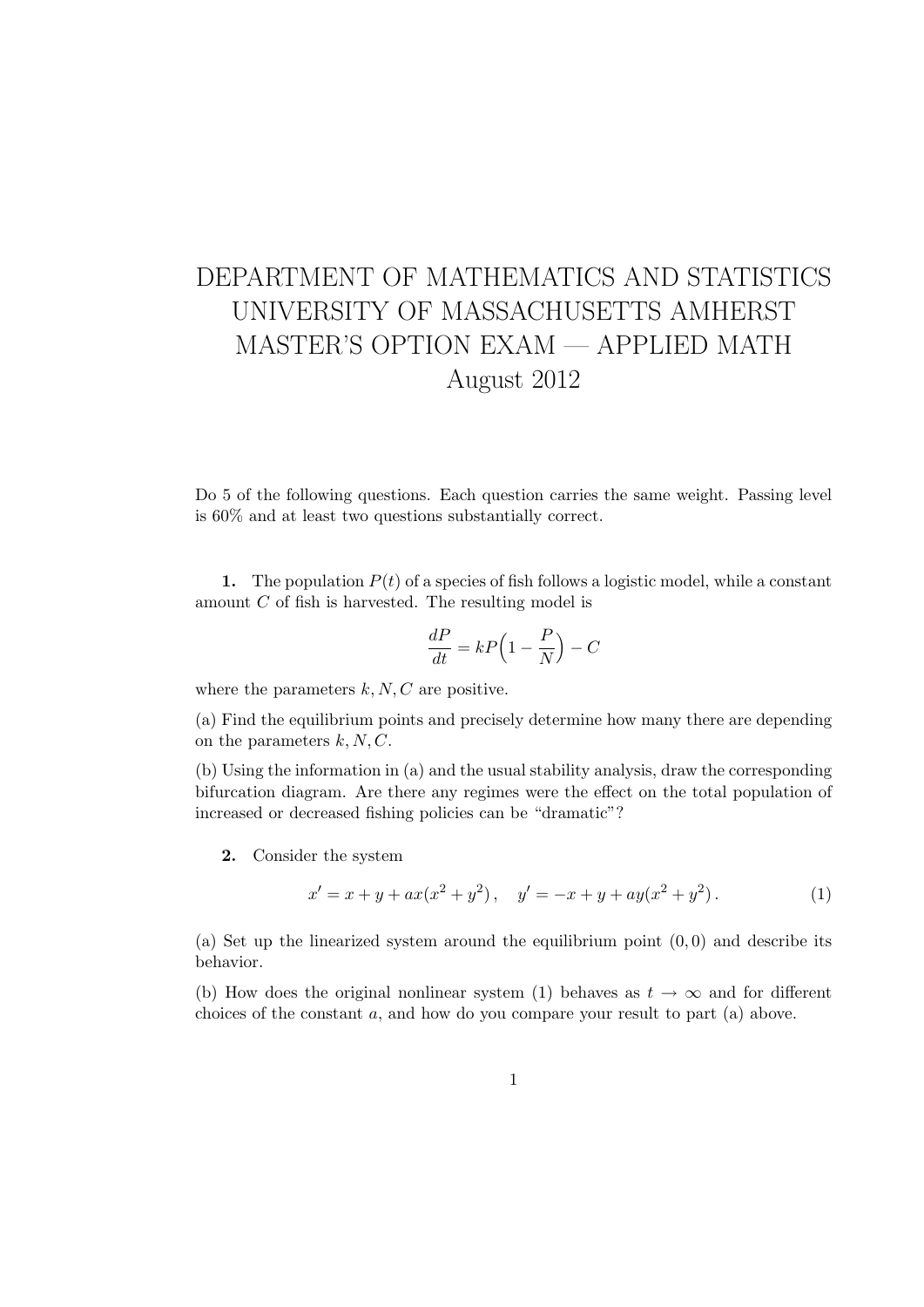3. Consider the system

$$
x' = y, \quad y' = -by + x - x^3,
$$
 (1)

and consider the quantity  $E(x, y) = \frac{1}{2}y^2 - \frac{1}{2}$  $\frac{1}{2}x^2 + \frac{1}{4}$  $\frac{1}{4}x^4$ .

(a) Calculate  $\frac{d}{dt}E(x, y)$  on the teajectories of the system; when (for what value(s) of b) is the system conservative and when dissipative?

(b) Draw the phase portrait of the system in the conservative case and justify carefully your answer; based on the phase plane, sketch all typical "interesting" solutions  $x =$  $x(t)$  and  $y = y(t)$  as functions of the t variable.

(c) Do the same in the dissipative case.

4. Assume  $u = u(x)$  is a smooth solution of the Dirichlet boundary value problem for Laplace's equation on a bounded domain D with smooth boundary:

$$
\Delta u = 0 \quad \text{in} \quad D \,, \quad u = h \quad \text{on} \quad \partial D \,,
$$

where  $h = h(x)$  is a given function. Next, we define the potential energy

$$
E[w] = \frac{1}{2} \int_D |\nabla w(x)|^2 dx,
$$

for any smooth enough function  $w = w(x)$  that satisfies  $w = h$  on  $\partial D$ . Show that for any such w we have that  $u = u(x)$  is a minimizer of the potential energy, i.e.

$$
E[w] \ge E[u].
$$

5. Consider the "telegraph" equation

$$
\rho u_{tt} - T u_{xx} + k u_t = 0, \quad -\infty < x < \infty, \quad t > 0
$$

with initial data

$$
u(x, 0) = \phi(x), \quad u_t(x, 0) = \psi(x)
$$

and assuming that u and its derivatives vanish at  $\pm \infty$ . Here  $\rho$ , T, and k are positive constants.

(a) Show that the total energy

$$
E(t) = \frac{1}{2} \int_{\infty}^{\infty} \rho u_t^2(x, t) + Tu_x^2(x, t) dx,
$$

is decreasing in time.

(b) Using (a), show that the solution to the initial value problem is unique.